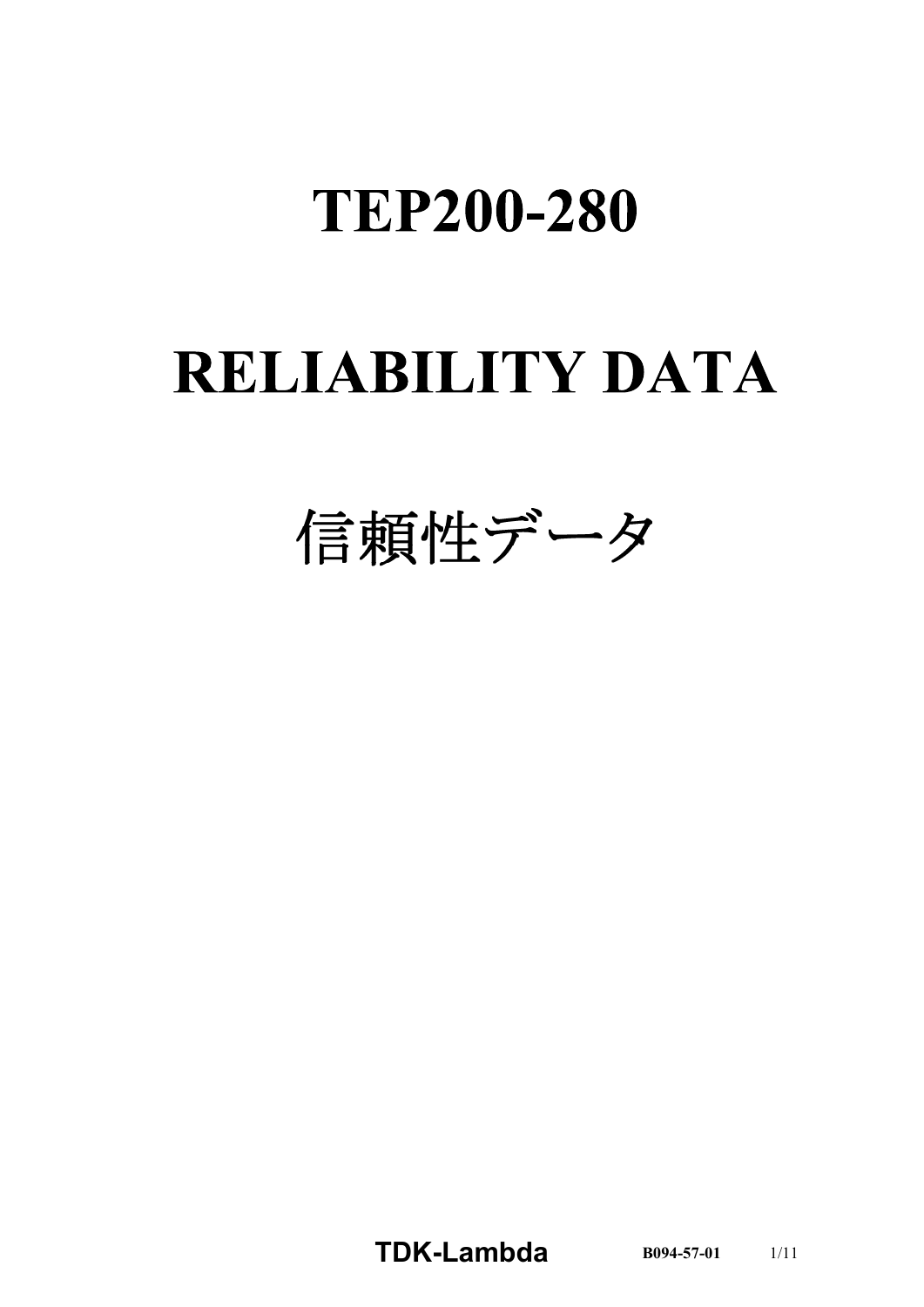#### *RWS 50B600B Series* **TEP200280**

## **INDEX**

#### PAGE

| 2. 部品ディレーティング Component Derating …………………………………………… 4~5                           |
|----------------------------------------------------------------------------------|
| 3. 主要部品温度上昇值 Main Components Temperature Rise △T List ························ 6 |
|                                                                                  |
| 5. アブノーマル試験 Abnormal Test …………………………………………………… 8~10                              |
| 6. 振動試験 Vibration Test ……………………………………………………………… 11                               |

\* 試験結果は、代表データでありますが、全ての製品はほぼ同等な特性を示します。 従いまして、以下の結果は参考値とお考え願います。

Test results are typical data. Nevertheless the following results are considered to be reference data because all units have nearly the same characteristics.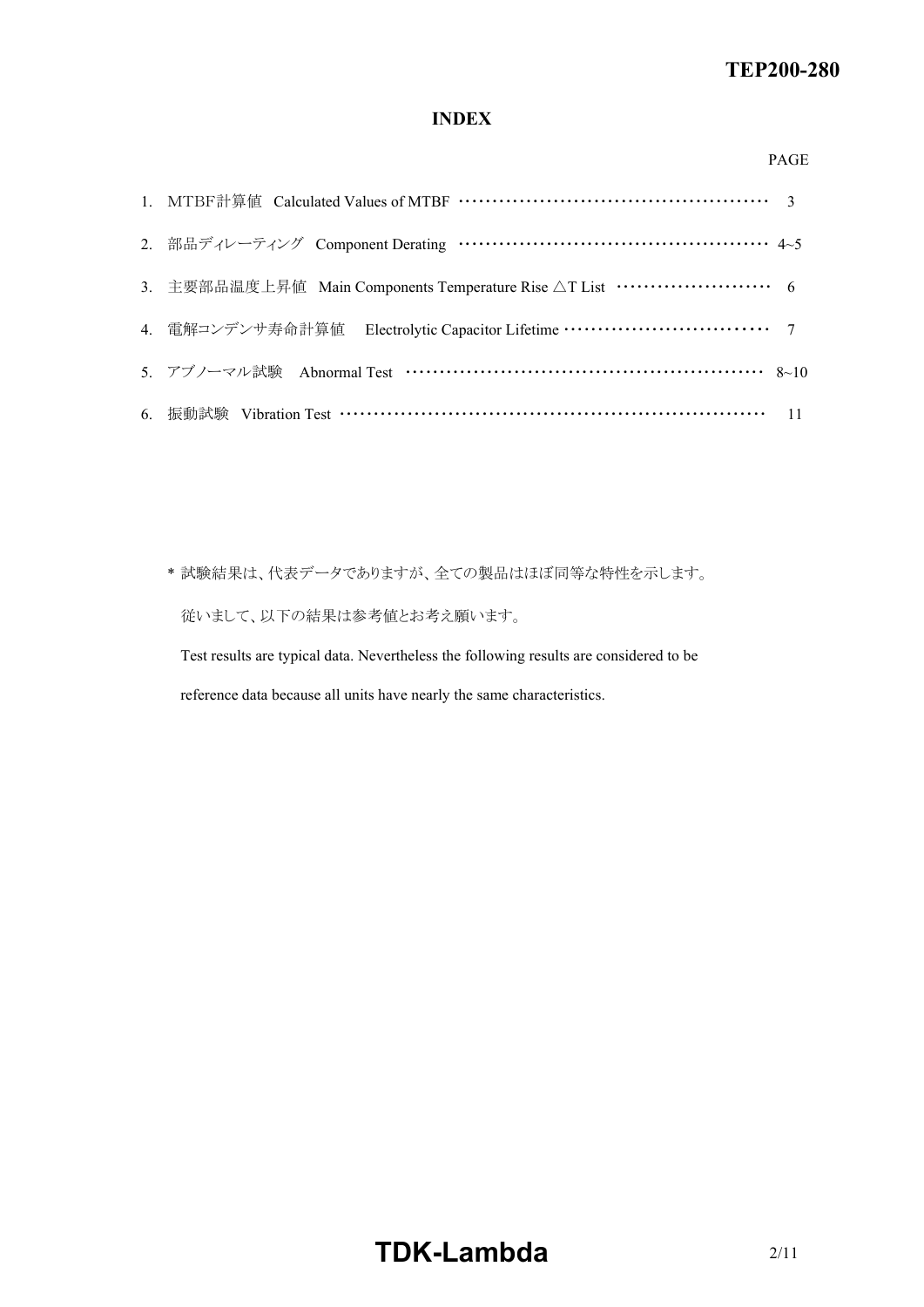## **1. MTBF Calculated Values of MTBF**

## **(1) Calculating Method**

JEITA (RCR-9102B)の部品点数法で算出されています。

それぞれの部品ごとに、部品故障率λGが与えられ、各々の点数によって決定されます。

Calculated based on part count reliability projection of JEITA (RCR-9102B). Individual failure rates λG is given to each part and MTBF is calculated by the count of each part.

<算出式>

$$
MTBF = \frac{1}{\lambda_{\text{equip}}} \times 10^6 = \frac{1}{\sum_{i=1}^n n_i (\lambda_{\text{c}} \pi_{\text{c}})_i} \times 10^6
$$
 \n
$$
\text{Hill (Hours)}
$$

 $\lambda$ equip : 全機器故障率 (故障数 /  $10^6$ 時間) Total Equipment Failure Rate (Failure / 10<sup>6</sup>Hours)

- $\lambda$ G : i 番目の同属部品に対する故障率 (故障数 / 10<sup>6</sup>時間) Generic Failure Rate for The ith Generic Part (Failure / 10<sup>6</sup>Hours)
- ni : i 番目の同属部品の個数 Quantity of ith Generic Part
- n : 異なった同属部品のカテゴリーの数 Number of Different Generic Part Categories
- $\pi Q$  : i 番目の同属部品に対する品質ファクタ ( $\pi Q$ =1) Generic Quality Factor for The ith Generic Part  $(\pi Q=1)$

### **(2) MTBF MTBF Values**

GF : 地上固定 (Ground, Fixed)

**RCR-9102B** 

 $MTBF$  ≒ 119,553 時間 (Hours)  $\div$  13.6 年 (Years)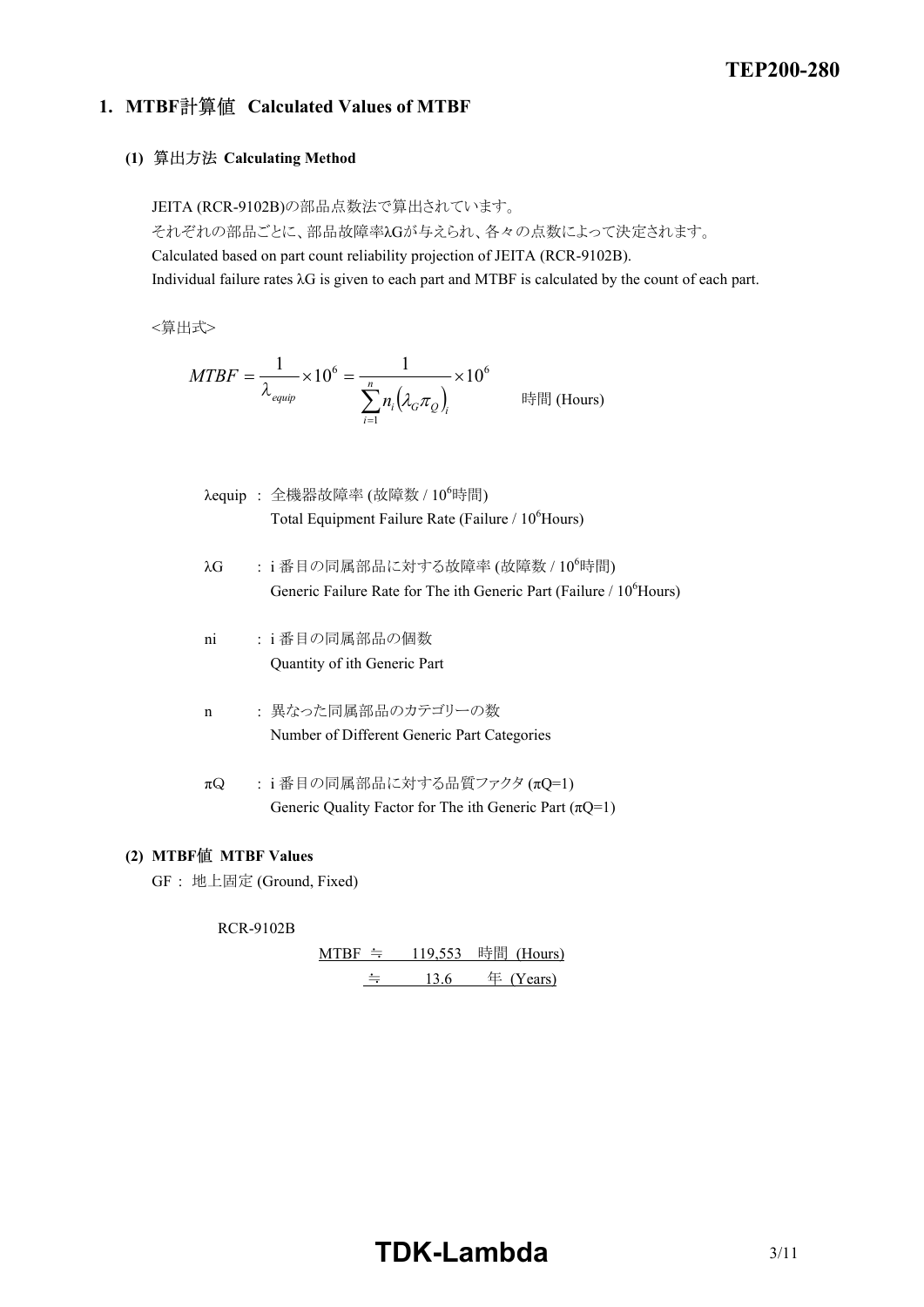## **2. 部品ディレーティング Components Derating**

### **(1) Calculating Method**

(a) 測定方法 Measuring method

| ·取付方法           | :標準取付 : B             | ・周囲温度                      | $:60^{\circ}$ C       |
|-----------------|-----------------------|----------------------------|-----------------------|
| Mounting method | Standard mounting : B | Ambient temperature        |                       |
| ・入力電圧           | : $650VDC$            | ・出力電圧、電流                   | $: 280V, 0.7A(100\%)$ |
| Input voltage   |                       | Output voltage $&$ current |                       |

(b) 半導体 Semiconductors

ケース温度、消費電力、熱抵抗より使用状態の接合点温度を求め最大定格、接合点温度との比較を 求めました。

Compared with maximum junction temperature and actual one which is calculated based on case temperature, power dissipation and thermal impedance.

(c) IC、抵抗、コンデンサ等 IC, Resistors, Capacitors, etc. 周囲温度、使用状態、消費電力など、個々の値は設計基準内に入っています。

Ambient temperature, operating condition, power dissipation and so on are within derating criteria.

(d) 熱抵抗算出方法 Calculating method of thermal impedance

$$
\theta j - c = \frac{Tj(max) - Tc}{Pch(max)} \qquad \theta j - l = \frac{Tj(max) - Tl}{Pch(max)}
$$

\n
$$
\text{Tc} \quad \text{:\n } \vec{\mathcal{T}} \cdot \vec{\mathcal{L}} \cdot \vec{\mathcal{T}} \cdot \vec{\mathcal{T}} \cdot \vec{\mathcal{L}} \cdot \vec{\mathcal{T}} \cdot \vec{\mathcal{L}} \cdot \vec{\mathcal{L}} \cdot \vec{\mathcal{L}} \cdot \vec{\mathcal{L}} \cdot \vec{\mathcal{L}} \cdot \vec{\mathcal{L}} \cdot \vec{\mathcal{L}} \cdot \vec{\mathcal{L}} \cdot \vec{\mathcal{L}} \cdot \vec{\mathcal{L}} \cdot \vec{\mathcal{L}} \cdot \vec{\mathcal{L}} \cdot \vec{\mathcal{L}} \cdot \vec{\mathcal{L}} \cdot \vec{\mathcal{L}} \cdot \vec{\mathcal{L}} \cdot \vec{\mathcal{L}} \cdot \vec{\mathcal{L}} \cdot \vec{\mathcal{L}} \cdot \vec{\mathcal{L}} \cdot \vec{\mathcal{L}} \cdot \vec{\mathcal{L}} \cdot \vec{\mathcal{L}} \cdot \vec{\mathcal{L}} \cdot \vec{\mathcal{L}} \cdot \vec{\mathcal{L}} \cdot \vec{\mathcal{L}} \cdot \vec{\mathcal{L}} \cdot \vec{\mathcal{L}} \cdot \vec{\mathcal{L}} \cdot \vec{\mathcal{L}} \cdot \vec{\mathcal{L}} \cdot \vec{\mathcal{L}} \cdot \vec{\mathcal{L}} \cdot \vec{\mathcal{L}} \cdot \vec{\mathcal{L}} \cdot \vec{\mathcal{L}} \cdot \vec{\mathcal{L}} \cdot \vec{\mathcal{L}} \cdot \vec{\mathcal{L}} \cdot \vec{\mathcal{L}} \cdot \vec{\mathcal{L}} \cdot \vec{\mathcal{L}} \cdot \vec{\mathcal{L}} \cdot \vec{\mathcal{L}} \cdot \vec{\mathcal{L}} \cdot \vec{\mathcal{L}} \cdot \vec{\mathcal{L}} \cdot \vec{\mathcal{L}} \cdot \vec{\mathcal{L}} \cdot \vec{\mathcal{L}} \cdot \vec{\mathcal{L}} \cdot \vec{\mathcal{L}} \cdot \vec{\mathcal{L}} \cdot \vec{\mathcal{L}} \cdot \vec{\mathcal{L}} \cdot \vec{\mathcal{L}} \cdot \vec{\mathcal{L}} \cdot \vec{\mathcal{L}} \cdot \vec{\mathcal{L}} \cdot \vec{\mathcal{L}} \cdot \vec{\mathcal{L}} \cdot \vec{\mathcal{L}} \cdot \vec{\mathcal{L}} \cdot \vec{\mathcal{L}} \cdot \vec{\mathcal{L}} \cdot \vec{\mathcal{L}} \cdot \vec{\mathcal{L}} \cdot \vec{\mathcal{L
$$

Tl :ディレーティングの始まるリード温度 一般に25°C Lead Temperature at Start Point of Derating; 25°C in General

Pch(max):最大チャネル損失 Maximum Channel Dissipation

Tj(max) :最大接合点(チャネル)温度 (Tch(max)) Maximum Junction (channel) Temperature

θi-c :接合点(チャネル)からケースまでの熱抵抗  $(\theta$ ch-c) Thermal Impedance between Junction (channel) and Case

θi-l :接合点(チャネル)からリードまでの熱抵抗 (θch-l) Thermal Impedance between Junction (channel) and Lead

## **TDK-Lambda**  $4/10$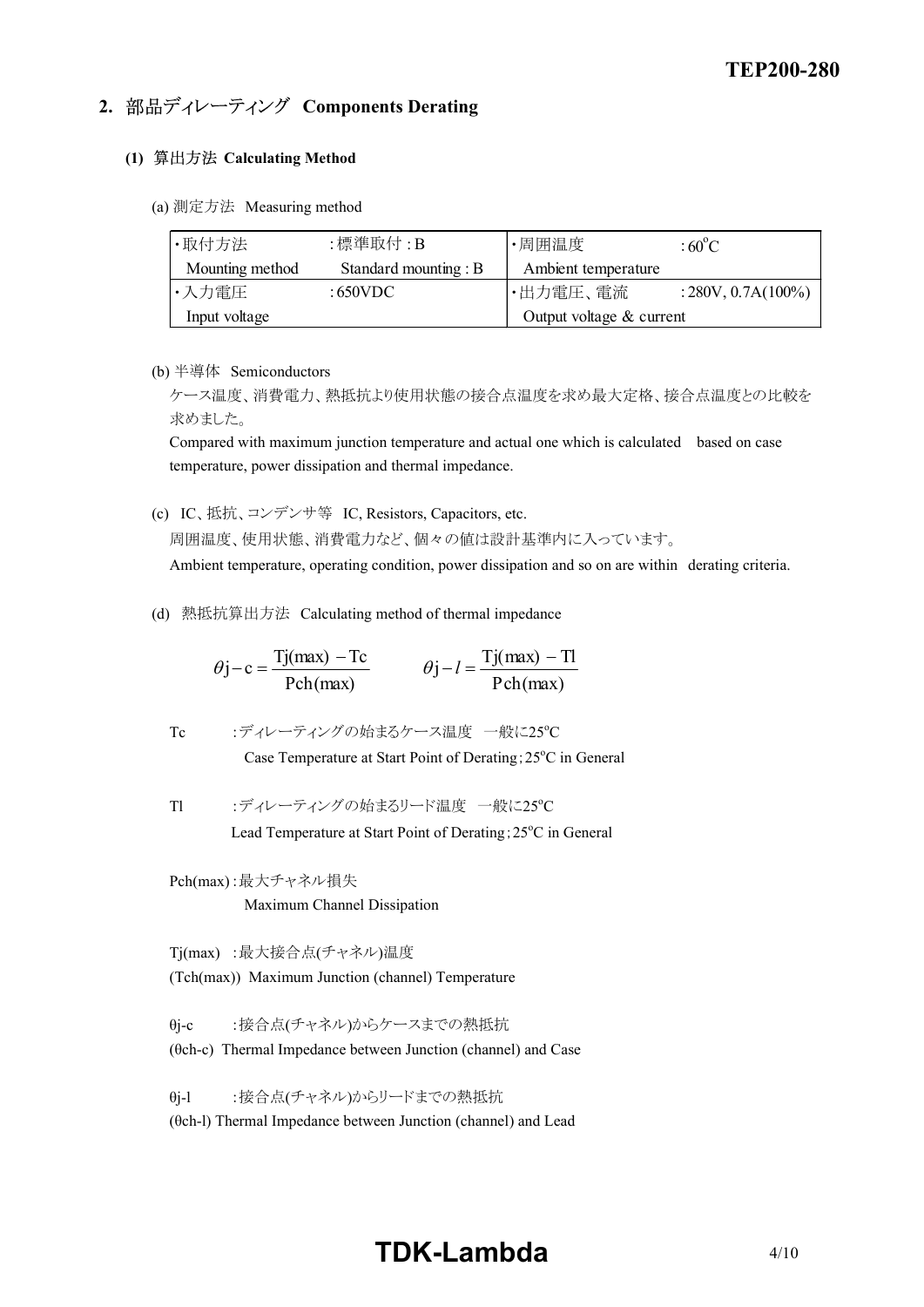| 部品番号<br>Location No.                     | $V_{in} = 650 VDC$                                                                                       | Load = $100%$                                                             | $Ta = 60^{\circ}C$ |
|------------------------------------------|----------------------------------------------------------------------------------------------------------|---------------------------------------------------------------------------|--------------------|
| Q1,Q2<br>FQA9N90C<br>On Semiconductor    | $Ti$ (max) = 150 °C<br>$Pch = 0.032W$<br>Tch = Tc + $((\theta$ j-c) × Pch) = 88.1 °C                     | $\theta$ j-c = 0.45 <sup>°</sup> C/W<br>$\Delta Tc = 28.1$ <sup>o</sup> C | $Tc = 88.1$ °C     |
|                                          | $DF = 58.7\%$                                                                                            |                                                                           |                    |
| Q3,Q4<br><b>STW4N150</b>                 | $T_1$ (max) = 150 °C<br>$Pch = 1.6 W$                                                                    | $\theta$ j-c = 0.78 $\degree$ C/W<br>$\Delta Tc = 35^{\circ}C$            | $Tc = 95^{\circ}C$ |
| <b>ST</b>                                | Tch = Tc + $((\theta \cdot c) \times$ Pch $) = 96.2^{\circ}C$<br>$DF = 64%$                              |                                                                           |                    |
| Q5,Q6,Q7,Q8<br>TK5A60W                   | $Ti$ (max) = 150 °C<br>$Pch = 0.43W$                                                                     | $\theta$ j-c = 4.17 <sup>°</sup> C/W<br>$\Delta Tc = 33.3^{\circ}C$       | $Tc = 93.3$ °C     |
| <b>TOSHIBA</b>                           | Tch = Tc + $((\theta \cdot c) \times$ Pch) = 99.3 °C<br>D.F. $=66.2\%$                                   |                                                                           |                    |
| Q51<br>TK5A60W                           | $Ti$ (max) = 175 <sup>°</sup> C<br>$Pch = 0.84 W$                                                        | $\theta$ i-c = 4.17 <sup>°</sup> C/W<br>$\Delta Tc = 28.6^{\circ}C$       | $Tc = 98.6$ °C     |
| <b>TOSHIBA</b>                           | Tch = Tc + $((\theta$ j-c) × Pch) = $104.5^{\circ}$ C<br>$DF = 69.7%$                                    |                                                                           |                    |
| SR1<br>SK625RD                           | $Tj$ (max) = 125 °C<br>$Pi=1$ W                                                                          | $\theta$ j-c = 1 <sup>o</sup> C/W<br>$\Delta Tc = 22.3^{\circ}C$          | $Tc = 82.3$ °C     |
| Littelfuse                               | $Tj = Tc + ((\theta j - c) \times Pj) = 83.3^{\circ}C$<br>$DF = 66.7%$                                   |                                                                           |                    |
| D1<br><b>IDH02G120C5</b>                 | $T_1$ (max) = 175 <sup>°</sup> C<br>$Pi = 1.8 W$                                                         | $\theta$ j-c = 1.54 <sup>°</sup> C/W<br>$\Delta Tc = 29.8$ °C             | $Tc = 89.8$ °C     |
| Infineon                                 | $Tj = Tc + ((\theta j-c) \times Pj) = 92.6^{\circ}C$<br>$DF = 52.9%$                                     |                                                                           |                    |
| D51, D52, D53, D54<br><b>RFUSTF6S</b>    | $Tj$ (max) = $150^{\circ}$ C<br>$Pi = 2W$                                                                | $\theta$ j-c = 4 <sup>°</sup> C/W<br>$\Delta Tc = 29.2^{\circ}C$          | $Tc = 89.2$ °C     |
| <b>ROHM</b>                              | $T_1 = T_c + ((\theta i - c) \times P_1) = 97.2^{\circ}C$<br>$DF. = 64.8\%$                              |                                                                           |                    |
| D <sub>55</sub><br>RFU5TF6S              | $Ti$ (max) = $150^{\circ}$ C<br>$Pi = 2W$                                                                | $\theta$ j-c = 4 <sup>°</sup> C/W<br>$\Delta Tc = 29.2$ °C                | $Tc = 89.2$ °C     |
| <b>ROHM</b>                              | $Tj = Tc + ((\theta j - c) \times Pj) = 97.2^{\circ}C$<br>D.F. = 64.8%                                   |                                                                           |                    |
| PC1<br>TLP785F                           | $Tj$ (max) = $125^{\circ}$ C<br>$Pi = 0W$                                                                | $\theta$ j-c =666 $\degree$ C/W<br>$\Delta Tc = 20^{\circ}C$              | $Tc = 80^{\circ}C$ |
| <b>TOSHIBA</b>                           | $Tj = Tc + ((\theta j - c) \times Pj) = 80^{\circ}C$<br>$DF = 64%$                                       |                                                                           |                    |
| PC2<br>TLP785F                           | $T_1$ (max) = 125 <sup>°</sup> C<br>$Pi = 0.0063W$                                                       | $\theta$ j-c =666 $\degree$ C/W<br>$\Delta Tc = 20^{\circ}C$              | $Tc = 80^{\circ}C$ |
| <b>TOSHIBA</b>                           | $Tj = Tc + ((\theta j - c) \times Pj) = 84^{\circ}C$<br>D.F. = 67.2%                                     |                                                                           |                    |
| <b>PC51</b><br>TLP785F<br><b>TOSHIBA</b> | $Ti$ (max) = $125^{\circ}$ C<br>$Pi = 0.0084W$<br>$Tj = Tc + ((\theta j - c) \times Pj) = 85.6^{\circ}C$ | $\theta$ j-c =666°C/W<br>$\Delta Tc = 20^{\circ}C$                        | $Tc = 80^{\circ}C$ |
|                                          | $DF. = 68.5\%$                                                                                           |                                                                           |                    |

**(2) 部品ディレーティング表 Components Derating List**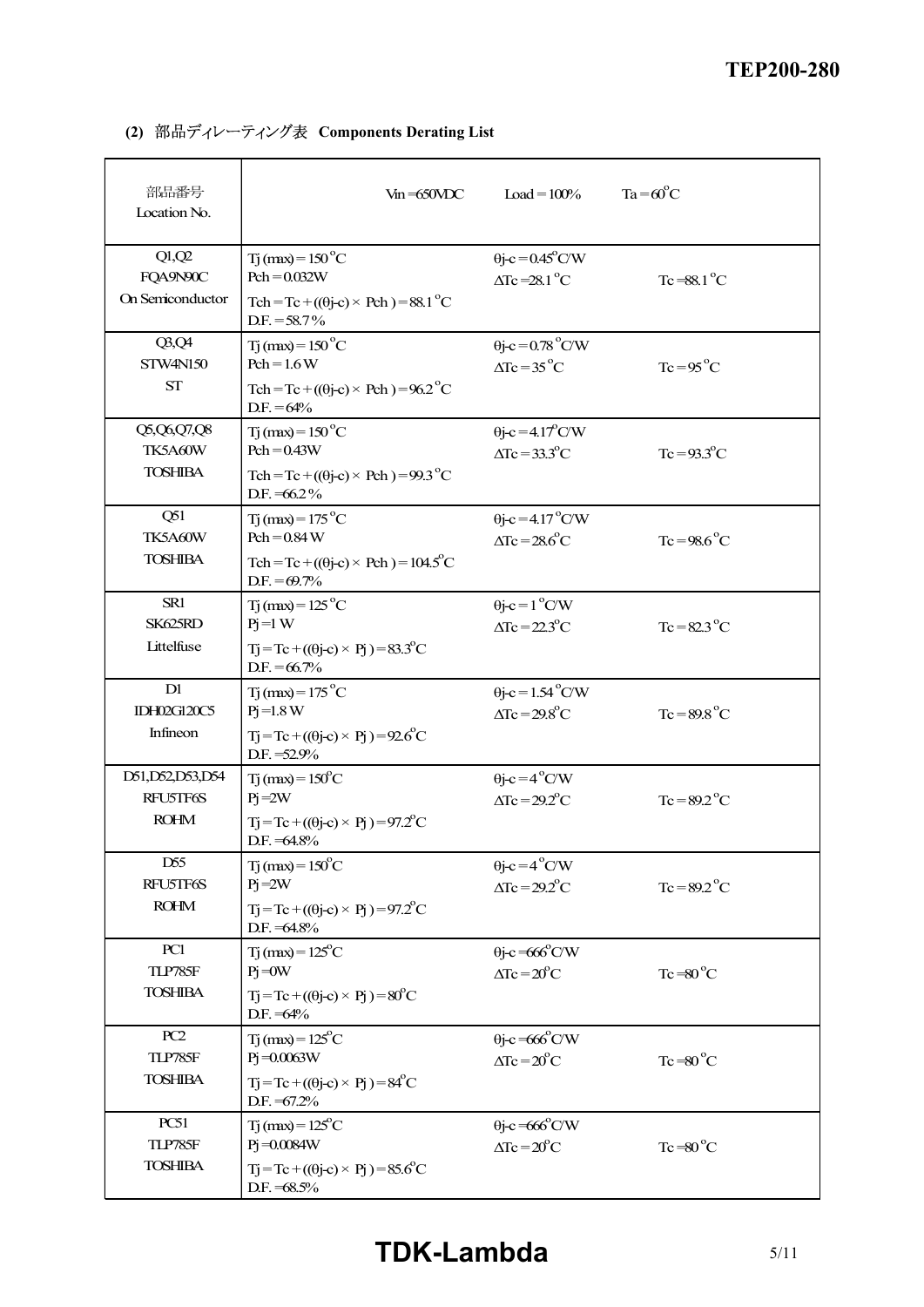## **Main Components Temperature Rise**  $\angle$ **T List**

Condition : Std Mounting B

Vin=650VDC Io=0.7A



| No.                      | Symbol          | ∭deg] |
|--------------------------|-----------------|-------|
| $\mathbf{1}$             | Q1              | 22.2  |
| $\overline{c}$           | Q2              | 23.3  |
| $\overline{\mathbf{3}}$  | Q3              | 28.4  |
| $\overline{\mathcal{A}}$ | Q4              | 30.5  |
| 5                        | L3              | 34.4  |
| 6                        | D1              | 27.2  |
| $\boldsymbol{7}$         | Q <sub>6</sub>  | 29.8  |
| 8                        | Q7              | 30.6  |
| 9                        | T <sub>1</sub>  | 37.2  |
| 10                       | L5              | 45.1  |
| 11                       | Q51             | 28.1  |
| 12                       | D <sub>55</sub> | 28.7  |
| 13                       | Q101            | 27.7  |
| 14                       | Q105            | 21.2  |
| 15                       | SR1             | 18.6  |
| 16                       | C1              | 7.7   |
| 17                       | C6              | 4.3   |
| 18                       | C10             | 16.6  |
| 19                       | C11             | 16.6  |
| 20                       | C12             | 14.0  |
| 21                       | C13             | 13.6  |
| 22                       | C14             | 11.4  |
| 23                       | T2              | 12.2  |
| 24                       | C51             | 19.1  |
| 25                       | C52             | 17.1  |
| 26                       | <b>PC51</b>     | 13.7  |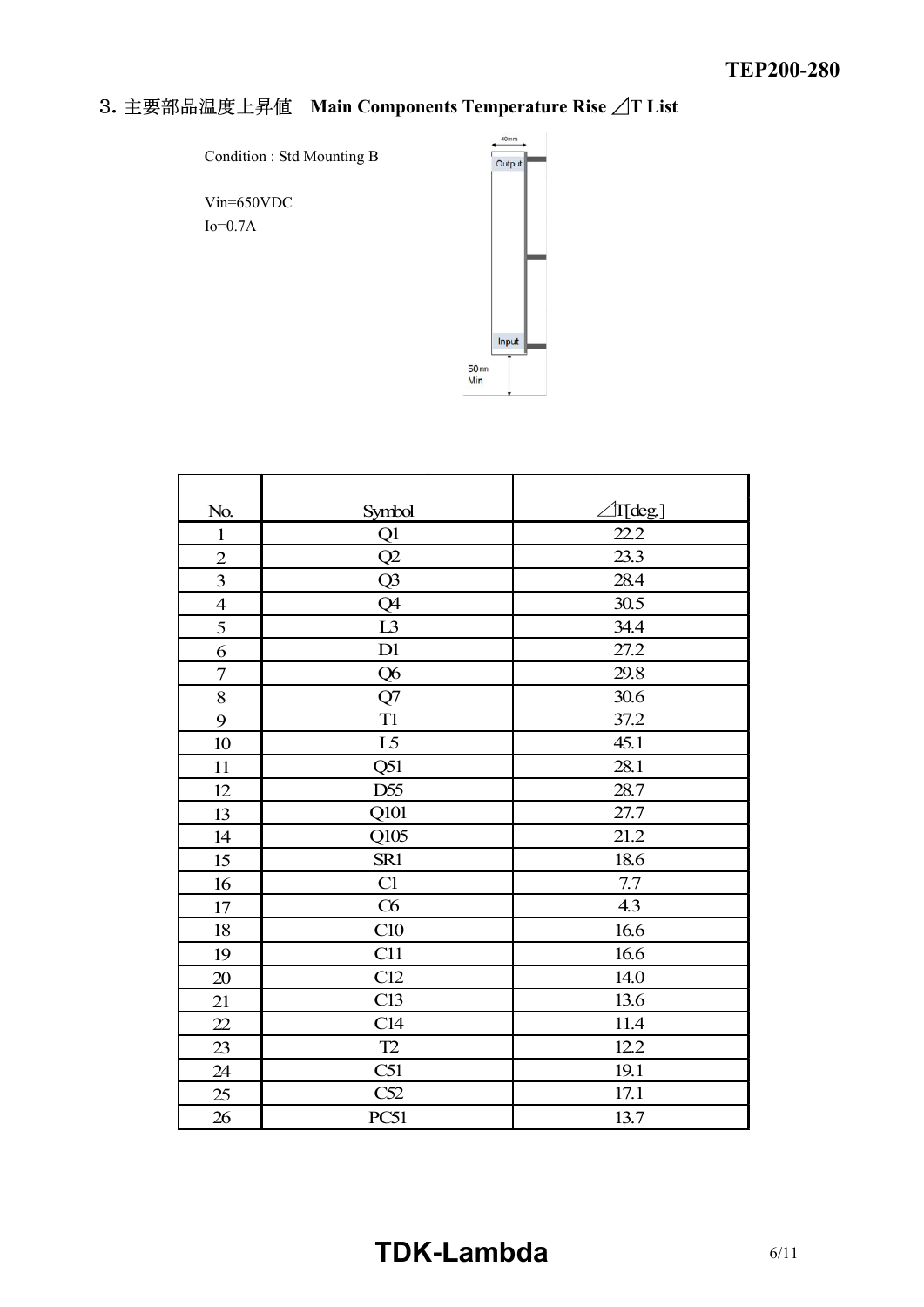## **4. Electrolytic Capacitor Lifetime**

Condition : Std Mounting B

Vin=650VDC Io=100%

24時間連続稼働での計算値 電解コンデンサの推定寿命は15年が上限

Calculated value for continuous operation for 24 hours Electrolytic capacitor lifetime is 15 years maximum



|                  | Ta                 | $60^\circ$                      |
|------------------|--------------------|---------------------------------|
| 条件<br>Conditions | Ιo                 | 100%                            |
| 番地               | 型名                 | $E$ 段: $\Delta T$               |
| Symbol           | Itemname           | 下段:寿命                           |
| C12              | ELE-500ELL101MHB5D | $16.5$ <sup>°</sup> C           |
|                  | $Lo=10000[H]$      | 15.7[y]                         |
| C13              | ELE-500ELL101MHB5D | $16.5$ <sup>°</sup> C           |
|                  | $Lo=10000[H]$      | 15.7[y]                         |
| C14              | ELE-500ELL101MHB5D | $16.5$ <sup>°</sup> C           |
|                  | $Lo=10000[H]$      | 15.7[y]                         |
| C51              | EKXJ451ELL470ML25S | $19.1\text{T}^{\circ}\text{Cl}$ |
|                  | $Lo=12000[H]$      | 10.8[y]                         |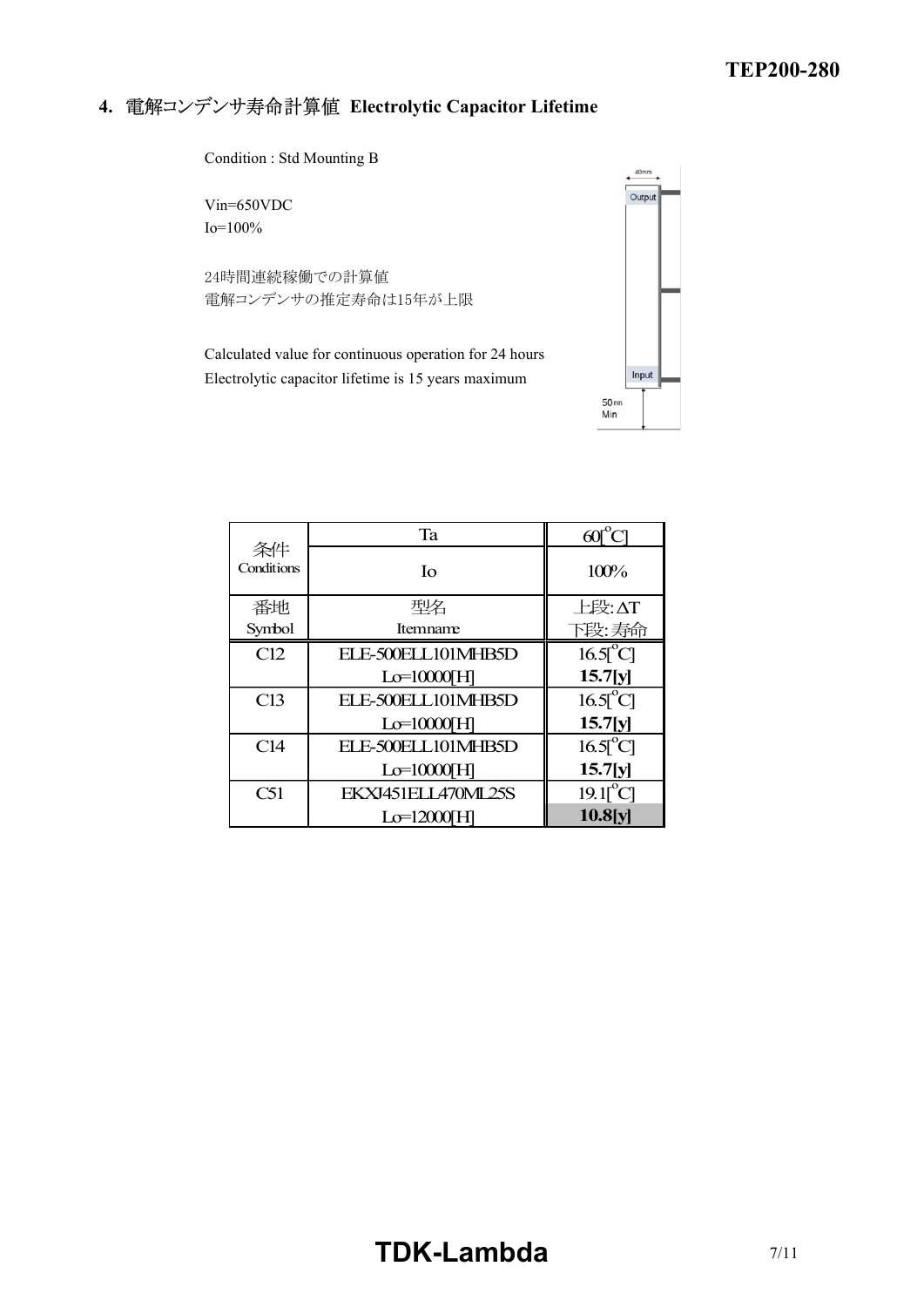## **5. アブノーマル試験 Abnormal Test**

### **(1) Conditions**

Ta:  $25^{\circ}$ C 70%RH

## **(2) Test result**

|     | $-7$ - $    -$ |                            |                |                              |                       |                         |                                                        |             |                |         |                |                                   |                |                                   |                    |             |        | (Da: Damaged)       |
|-----|----------------|----------------------------|----------------|------------------------------|-----------------------|-------------------------|--------------------------------------------------------|-------------|----------------|---------|----------------|-----------------------------------|----------------|-----------------------------------|--------------------|-------------|--------|---------------------|
|     |                |                            |                |                              |                       |                         |                                                        |             |                |         |                |                                   |                |                                   |                    |             |        |                     |
|     | Test position  |                            |                | Test                         |                       |                         |                                                        |             |                |         |                |                                   |                | <b>Test Result</b>                |                    |             |        |                     |
|     |                |                            |                | mode                         | $\rm{a}$              |                         | *1: Equivalent one smoke less than of a cigarette<br>b | $\mathbf c$ | $\overline{d}$ | $\rm e$ | $\overline{f}$ | $\overline{g}$                    | $\overline{h}$ | I                                 |                    | $\mathbf k$ | 1      |                     |
|     |                |                            |                |                              |                       |                         |                                                        |             |                |         |                |                                   |                |                                   |                    |             |        |                     |
|     |                |                            |                |                              |                       |                         |                                                        |             |                |         |                |                                   |                |                                   |                    |             |        |                     |
|     |                |                            |                |                              |                       |                         |                                                        |             |                |         |                |                                   |                |                                   |                    |             |        |                     |
|     | Location       | Test                       |                |                              |                       |                         |                                                        |             |                |         |                |                                   |                |                                   |                    |             |        |                     |
| No. | No.            | point                      | Short          | $\mathop{\rm Open}\nolimits$ | $\operatorname{Fire}$ | Slight Smoke            | Smoke                                                  | Burst       | Smell          | Red hot | Damaged        | Fuse blown                        | O.V.P.         | O.C.P.                            | No output          | No change   | Others | Note                |
|     |                |                            |                |                              |                       | Below judgment value *1 |                                                        |             |                |         |                |                                   |                |                                   |                    |             |        |                     |
|     |                |                            |                |                              |                       |                         |                                                        |             |                |         |                |                                   |                |                                   |                    |             |        |                     |
|     |                |                            |                |                              |                       |                         |                                                        |             |                |         |                |                                   |                |                                   |                    |             |        |                     |
|     |                | D-S                        | O              |                              |                       |                         |                                                        |             |                |         | O              |                                   |                |                                   |                    |             |        | Da:Q1               |
|     |                | $D-G$                      | $\circ$        |                              |                       |                         |                                                        |             |                |         | $\circ$        |                                   |                |                                   |                    |             |        | Da:Q1               |
|     | Q1             | $G-S$                      | Ο              |                              |                       |                         |                                                        |             |                |         |                |                                   |                |                                   |                    | O           |        |                     |
|     |                | $\mathbf D$                |                | $\circ$                      |                       |                         |                                                        |             |                |         |                |                                   |                |                                   |                    | ∩<br>∩      |        |                     |
|     |                | G<br>$\mathbf S$           |                | $\circ$<br>$\circ$           |                       |                         |                                                        |             |                |         |                |                                   |                |                                   |                    | ∩           |        |                     |
|     |                | $D-S$                      | $\overline{O}$ |                              |                       |                         |                                                        |             |                |         | $\circ$        |                                   |                |                                   |                    |             |        | Da:Q2               |
|     |                | $D-G$                      | $\circ$        |                              |                       |                         |                                                        |             |                |         | О              |                                   |                |                                   |                    |             |        | Da:Q2               |
|     |                | $G-S$                      | $\circ$        |                              |                       |                         |                                                        |             |                |         |                |                                   |                |                                   |                    | О           |        |                     |
|     | Q2             | D                          |                | O                            |                       |                         |                                                        |             |                |         |                |                                   |                |                                   |                    | ◯           |        |                     |
|     |                | $\overline{G}$             |                | $\circ$                      |                       |                         |                                                        |             |                |         |                |                                   |                |                                   |                    | $\bigcirc$  |        |                     |
|     |                | $\mathbf S$                |                | O                            |                       |                         |                                                        |             |                |         |                |                                   |                |                                   |                    | ∩           |        |                     |
|     |                | $D-S$                      | $\overline{O}$ |                              |                       |                         |                                                        |             |                |         | $\overline{O}$ | $\circ$                           |                |                                   | $\circ$            |             |        |                     |
|     |                | $D-G$                      | $\circ$        |                              |                       |                         |                                                        |             |                |         | О              | $\circlearrowright$<br>$\bigcirc$ |                |                                   | $\circ$<br>$\circ$ |             |        |                     |
|     | Q <sub>3</sub> | $G-S$<br>$\mathbf{D}$      | $\circ$        | $\overline{O}$               |                       |                         |                                                        |             |                |         | O<br>О         | $\circlearrowright$               |                |                                   | $\overline{\circ}$ |             |        |                     |
|     |                | $\overline{G}$             |                | $\overline{O}$               |                       |                         |                                                        |             |                |         | О              | $\circlearrowright$               |                |                                   | $\circ$            |             |        |                     |
|     |                | $\overline{\mathbf{S}}$    |                | $\circ$                      |                       |                         |                                                        |             |                |         | $\bigcirc$     | $\bigcirc$                        |                |                                   | $\overline{O}$     |             |        | Da:F1,F2,A104,Q3,Q4 |
|     |                | $D-S$                      | O              |                              |                       |                         |                                                        |             |                |         | O              | $\circ$                           |                |                                   | O                  |             |        | Q5,Q6(or Q7,Q8)     |
|     |                | $D-G$                      | $\circ$        |                              |                       |                         |                                                        |             |                |         | O              | $\bigcirc$                        |                |                                   | $\circ$            |             |        |                     |
|     | Q4             | $G-S$                      | O              |                              |                       |                         |                                                        |             |                |         | O<br>О         | $\bigcirc$<br>$\bigcirc$          |                |                                   | O                  |             |        |                     |
|     |                | $\mathbf D$<br>$\mathbf G$ |                | $\circ$<br>$\circ$           |                       |                         |                                                        |             |                |         | О              | ∩                                 |                |                                   | $\circ$<br>O       |             |        |                     |
|     |                | $\mathbf S$                |                | $\circ$                      |                       |                         |                                                        |             |                |         | O              | $\bigcirc$                        |                |                                   | $\circ$            |             |        |                     |
|     |                | $D-S$                      | $\overline{O}$ |                              |                       |                         |                                                        |             |                |         |                |                                   |                | О                                 |                    |             |        |                     |
|     |                | $D-G$                      | $\circ$        |                              |                       |                         |                                                        |             |                |         | $\circ$        |                                   |                | О                                 |                    |             |        | Da:Q5               |
|     | Q <sub>5</sub> | $G-S$                      | $\circ$        |                              |                       |                         |                                                        |             |                |         |                |                                   |                | О                                 |                    |             |        |                     |
|     |                | D<br>$\overline{G}$        |                | $\circ$<br>$\circ$           |                       |                         |                                                        |             |                |         |                |                                   |                | О<br>O                            |                    |             |        |                     |
|     |                | S                          |                | O                            |                       |                         |                                                        |             |                |         |                |                                   |                | O                                 |                    |             |        |                     |
|     |                | $D-S$                      | $\overline{O}$ |                              |                       |                         |                                                        |             |                |         |                |                                   |                | ◯                                 |                    |             |        |                     |
|     |                | $D-G$                      | $\circ$        |                              |                       |                         |                                                        |             |                |         | O              |                                   |                | О                                 |                    |             |        | Da:O6               |
|     | Q <sub>6</sub> | $G-S$                      | O              |                              |                       |                         |                                                        |             |                |         |                |                                   |                | О                                 |                    |             |        |                     |
|     |                | ${\bf D}$                  |                | $\circ$                      |                       |                         |                                                        |             |                |         |                |                                   |                | $\bigcirc$                        |                    |             |        |                     |
|     |                | ${\bf G}$                  |                | $\overline{\circ}$           |                       |                         |                                                        |             |                |         |                |                                   |                | $\bigcirc$                        |                    |             |        |                     |
|     |                | $\mathbf S$                |                | $\circ$                      |                       |                         |                                                        |             |                |         |                |                                   |                | О                                 |                    |             |        |                     |
|     |                | $D-S$<br>$D-G$             | O<br>$\circ$   |                              |                       |                         |                                                        |             |                |         |                |                                   |                | O<br>О                            |                    |             |        |                     |
|     |                | $G-S$                      | O              |                              |                       |                         |                                                        |             |                |         | O              |                                   |                | О                                 |                    |             |        | Da:Q7               |
|     | ${\cal Q}7$    | D                          |                | O                            |                       |                         |                                                        |             |                |         |                |                                   |                | $\bigcirc$                        |                    |             |        |                     |
|     |                | G                          |                | O                            |                       |                         |                                                        |             |                |         |                |                                   |                | О                                 |                    |             |        |                     |
|     |                | $\mathbf S$                |                | O                            |                       |                         |                                                        |             |                |         |                |                                   |                | $\circ$                           |                    |             |        |                     |
|     |                | D-S                        | $\circ$        |                              |                       |                         |                                                        |             |                |         |                |                                   |                | $\circ$                           |                    |             |        |                     |
|     |                | $D-G$                      | <u>O</u>       |                              |                       |                         |                                                        |             |                |         |                |                                   |                | $\bigcirc$                        |                    |             |        |                     |
|     | ${\bf Q}8$     | $G-S$                      | $\circ$        |                              |                       |                         |                                                        |             |                |         | О              |                                   |                | О                                 |                    |             |        | Da:Q8               |
|     |                | D                          |                | O                            |                       |                         |                                                        |             |                |         |                |                                   |                | $\circlearrowright$<br>$\bigcirc$ |                    |             |        |                     |
|     |                | $\mathbf G$<br>S           |                | O<br>O                       |                       |                         |                                                        |             |                |         |                |                                   |                | О                                 |                    |             |        |                     |
|     |                | $D-S$                      | $\circ$        |                              |                       |                         |                                                        |             |                |         | О              |                                   |                |                                   | O                  |             |        | Da:Q51              |
|     |                | $D-G$                      | $\circ$        |                              |                       |                         |                                                        |             |                |         | ∩              |                                   |                |                                   | O                  |             |        | Da:Q51              |
|     |                | G-S                        | $\circ$        |                              |                       |                         |                                                        |             |                |         |                |                                   | $\bigcirc$     |                                   |                    |             |        | 出力上昇⇒OVP            |
|     | Q51            | D                          |                | <u>O</u>                     |                       |                         |                                                        |             |                |         |                |                                   | $\bigcirc$     |                                   |                    |             |        | 出力上昇⇒OVP            |
|     |                | G                          |                | O                            |                       |                         |                                                        |             |                |         |                |                                   | $\bigcirc$     |                                   |                    |             |        | 出力上昇⇒OVP            |
|     |                | S                          |                | O                            |                       |                         |                                                        |             |                |         |                |                                   | 0              |                                   |                    |             |        | 出力上昇⇒OVP            |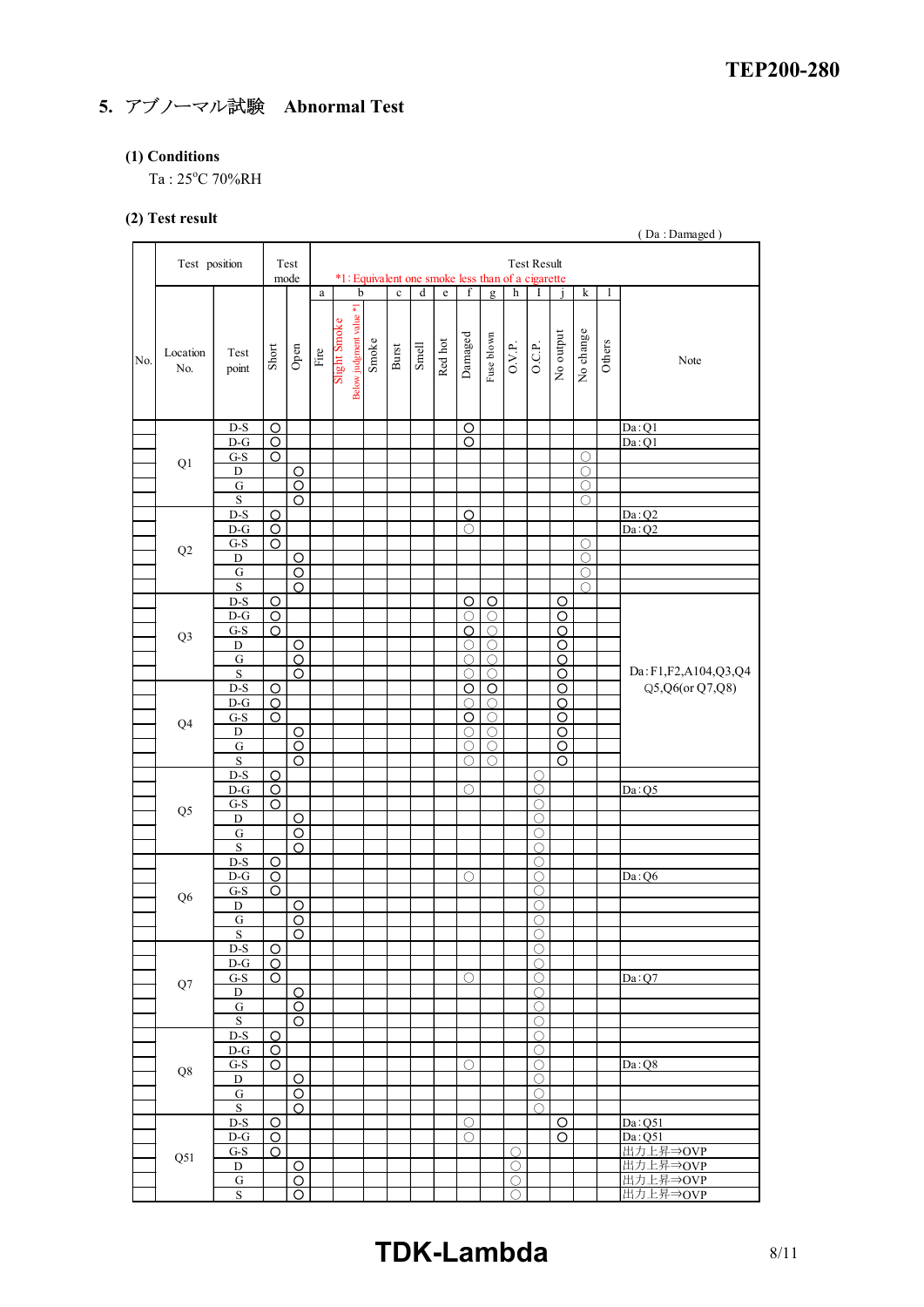|     |                            |                                |                    |                     |                                                   |                                         |       |         |         |         |             |              |                  |            |                |             |        | (Da: Damaged) |
|-----|----------------------------|--------------------------------|--------------------|---------------------|---------------------------------------------------|-----------------------------------------|-------|---------|---------|---------|-------------|--------------|------------------|------------|----------------|-------------|--------|---------------|
|     |                            |                                |                    |                     |                                                   |                                         |       |         |         |         |             |              |                  |            |                |             |        |               |
|     |                            |                                |                    |                     | Test result                                       |                                         |       |         |         |         |             |              |                  |            |                |             |        |               |
|     | Test position              |                                |                    | Test                | *1: Equivalent one smoke less than of a cigarette |                                         |       |         |         |         |             |              |                  |            |                |             |        |               |
|     |                            |                                |                    | mode                | a                                                 | $\mathbf b$                             |       | $\rm c$ | $\rm d$ | $\rm e$ | $\mathbf f$ | $\mathbf{g}$ | $\boldsymbol{h}$ | I          |                | $\mathbf k$ | 1      |               |
|     |                            |                                |                    |                     |                                                   |                                         |       |         |         |         |             |              |                  |            |                |             |        |               |
|     |                            |                                |                    |                     |                                                   |                                         |       |         |         |         |             |              |                  |            |                |             |        |               |
|     |                            |                                |                    |                     |                                                   |                                         |       |         |         |         |             |              |                  |            |                |             |        |               |
| No. | Location                   | Test                           | Short              | ${\rm Open}$        | Fire                                              | Below judgment value *1<br>Slight Smoke | Smoke | Burst   | Smell   | Redhot  | Damaged     | Fuse blown   | O.V.P.           | O.C.P.     | No output      | No change   | Others | Note          |
|     | No.                        | point                          |                    |                     |                                                   |                                         |       |         |         |         |             |              |                  |            |                |             |        |               |
|     |                            |                                |                    |                     |                                                   |                                         |       |         |         |         |             |              |                  |            |                |             |        |               |
|     |                            |                                |                    |                     |                                                   |                                         |       |         |         |         |             |              |                  |            |                |             |        |               |
|     | D1                         | $A-K$                          | $\circ$            |                     |                                                   |                                         |       |         |         |         |             |              |                  | $\bigcirc$ |                |             |        |               |
|     |                            | A or K                         |                    | $\bigcirc$          |                                                   |                                         |       |         |         |         |             |              |                  | $\bigcirc$ |                |             |        |               |
|     | D51                        | $A-K$                          | $\circ$            |                     |                                                   |                                         |       |         |         |         |             |              |                  | ∩          |                |             |        |               |
|     |                            | A or K<br>$A-K$                | $\circ$            | $\bigcirc$          |                                                   |                                         |       |         |         |         |             |              |                  | $\bigcirc$ |                | O           |        |               |
|     | D52                        | A or K                         |                    | O                   |                                                   |                                         |       |         |         |         |             |              |                  |            |                | Ο           |        |               |
|     | D53                        | $A-K$                          | $\overline{\circ}$ |                     |                                                   |                                         |       |         |         |         |             |              |                  | $\bigcirc$ |                |             |        |               |
|     |                            | A or K<br>$A-K$                | $\overline{\circ}$ | $\bigcirc$          |                                                   |                                         |       |         |         |         |             |              |                  |            |                | О           |        |               |
|     | D54                        | A or K                         |                    | $\circlearrowright$ |                                                   |                                         |       |         |         |         |             |              |                  | ∩          |                | $\bigcirc$  |        |               |
|     | D55                        | $\mathbf{A}\text{-}\mathbf{K}$ | O                  |                     |                                                   |                                         |       |         |         |         |             |              |                  |            |                | О           |        |               |
|     |                            | A or K                         |                    | $\bigcirc$          |                                                   |                                         |       |         |         |         |             |              |                  |            | $\circ$        |             |        |               |
|     | $\mathop{\rm C}\nolimits1$ |                                | O                  | $\bigcirc$          |                                                   |                                         |       |         |         |         |             | Ω            |                  |            |                | О           |        |               |
|     |                            |                                | $\circ$            |                     |                                                   |                                         |       |         |         |         |             |              |                  |            |                | ∩           |        |               |
|     | $C2 \sim C5$               |                                |                    | $\circlearrowright$ |                                                   |                                         |       |         |         |         |             |              |                  |            |                | ∩           |        |               |
|     | $C6 \sim C9$               |                                | $\circ$            |                     |                                                   |                                         |       |         |         |         |             |              |                  |            |                | ∩           |        |               |
|     |                            |                                | $\overline{\circ}$ | Ο                   |                                                   |                                         |       |         |         |         |             |              |                  | $\bigcirc$ |                | ∩           |        |               |
|     | $\rm C10$                  |                                |                    | ∩                   |                                                   |                                         |       |         |         |         |             |              |                  |            |                | $\bigcirc$  |        |               |
|     | C11                        |                                | $\overline{O}$     |                     |                                                   |                                         |       |         |         |         |             |              |                  | $\bigcirc$ |                |             |        |               |
|     |                            |                                | O                  | О                   |                                                   |                                         |       |         |         |         |             |              |                  |            | O<br>O         |             |        |               |
|     | C12                        |                                |                    | $\bigcirc$          |                                                   |                                         |       |         |         |         |             |              |                  |            |                | $\bigcirc$  |        |               |
|     | C13                        |                                | $\circ$            |                     |                                                   |                                         |       |         |         |         |             |              |                  |            | O              |             |        |               |
|     |                            |                                |                    | $\bigcirc$          |                                                   |                                         |       |         |         |         |             |              |                  |            |                | 0           |        |               |
|     | C14                        |                                | $\circ$            | О                   |                                                   |                                         |       |         |         |         |             |              |                  |            |                | O<br>О      |        |               |
|     |                            |                                | $\circ$            |                     |                                                   |                                         |       |         |         |         |             |              |                  | O          |                |             |        |               |
|     | C51                        |                                |                    | $\bigcirc$          |                                                   |                                         |       |         |         |         |             |              |                  |            |                |             |        | ○ リップル増       |
|     | $\rm C52$                  |                                | $\overline{O}$     |                     |                                                   |                                         |       |         |         |         |             |              |                  | $\bigcirc$ | $\circ$        |             |        |               |
|     |                            |                                | $\circ$            | $\circ$             |                                                   |                                         |       |         |         |         |             |              |                  | $\bigcirc$ | $\overline{O}$ | $\bigcirc$  |        |               |
|     | $\rm C53$                  |                                |                    | $\bigcirc$          |                                                   |                                         |       |         |         |         |             |              |                  |            |                |             |        | ○ リップル増       |
|     | C54                        |                                | $\circ$            |                     |                                                   |                                         |       |         |         |         |             |              |                  |            |                |             | ∩      | 2次-FG短絡       |
|     |                            |                                |                    | $\bigcirc$          |                                                   |                                         |       |         |         |         |             |              |                  |            |                | $\bigcirc$  |        | ○ 2次-FG短絡     |
|     | C55                        |                                | $\Omega$           | $\circ$             |                                                   |                                         |       |         |         |         |             |              |                  |            |                | $\bigcirc$  |        |               |
|     | R1                         |                                | $\circ$            |                     |                                                   |                                         |       |         |         |         |             |              |                  |            |                | $\bigcirc$  |        |               |
|     |                            |                                |                    | O                   |                                                   |                                         |       |         |         |         |             |              |                  |            | O              |             |        |               |
|     | R2                         |                                | $\overline{\circ}$ | O                   |                                                   |                                         |       |         |         |         |             |              |                  |            | $\circ$        | $\bigcirc$  |        |               |
|     |                            |                                |                    |                     |                                                   |                                         |       |         |         |         |             |              |                  |            |                |             |        |               |

## **TDK-Lambda** 9/11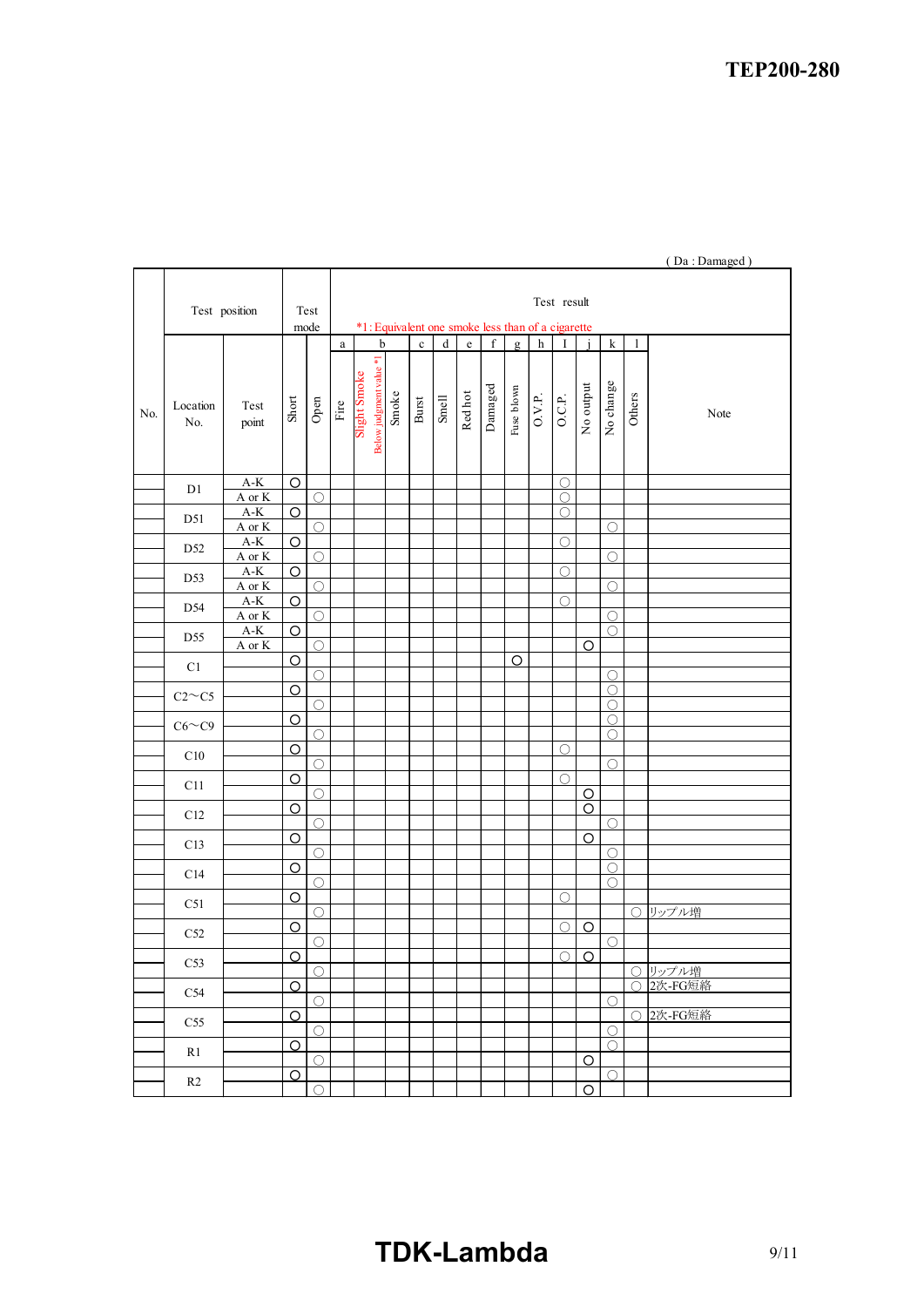|              |                            |                                  |        |                                             |             |              |                        |       |             |                                                   |              |             |            |             |                  |           |           |        | (Da: Damaged) |
|--------------|----------------------------|----------------------------------|--------|---------------------------------------------|-------------|--------------|------------------------|-------|-------------|---------------------------------------------------|--------------|-------------|------------|-------------|------------------|-----------|-----------|--------|---------------|
|              |                            | Test position                    |        | Test                                        |             |              |                        |       |             |                                                   |              |             |            |             | Test result      |           |           |        |               |
|              |                            |                                  |        | mode                                        |             |              |                        |       |             | *1: Equivalent one smoke less than of a cigarette |              |             |            |             |                  |           |           |        |               |
|              |                            |                                  |        |                                             | a           |              | $\mathbf b$            |       | $\mathbf c$ | $\mathbf d$                                       | $\mathbf{e}$ | $\mathbf f$ | g          | $\mathbf h$ | $\bf I$          |           | ${\bf k}$ | 1      |               |
| $\mbox{No.}$ | Location<br>$\mathrm{No.}$ | Test<br>point                    | Short  | Open                                        | $\rm{Fire}$ | Slight Smoke | Below judgment value*! | Smoke | Burst       | Smell                                             | Redhot       | Danaged     | Fuse blown | O.V.P.      | O.C.P.           | No output | No change | Others | Note          |
|              |                            | 1-2<br>$1 - 3$                   | Ω      |                                             |             |              |                        |       |             |                                                   |              |             |            |             |                  |           |           |        |               |
|              |                            | $\overline{24}$                  | 8      |                                             |             |              |                        |       |             |                                                   |              |             | 8          |             |                  | 8         |           |        |               |
|              | ${\rm L}1$                 | 3-4                              | ∩      |                                             |             |              |                        |       |             |                                                   |              |             |            |             |                  | ∩         |           |        |               |
|              |                            | っ                                |        |                                             |             |              |                        |       |             |                                                   |              |             |            |             |                  | ⌒         |           |        |               |
|              |                            | 3<br>$\overline{\mathcal{A}}$    |        |                                             |             |              |                        |       |             |                                                   |              |             |            |             |                  | Ο<br>∩    |           |        |               |
|              |                            | 1-2<br>$1 - 3$                   | O<br>೧ |                                             |             |              |                        |       |             |                                                   |              |             | ⌒          |             |                  | Ω         | C<br>λ    |        |               |
|              |                            | $2 - 4$                          | ⌒      |                                             |             |              |                        |       |             |                                                   |              |             | ∩          |             |                  | ⌒         |           |        |               |
|              | L2                         | $3-4$                            | റ      |                                             |             |              |                        |       |             |                                                   |              |             |            |             |                  | റ         |           |        |               |
|              |                            | 2                                |        |                                             |             |              |                        |       |             |                                                   |              |             |            |             |                  | ∩         |           |        |               |
|              |                            | $\overline{3}$<br>$\overline{4}$ |        |                                             |             |              |                        |       |             |                                                   |              |             |            |             |                  | ⌒<br>O    |           |        |               |
|              |                            |                                  | ◯      |                                             |             |              |                        |       |             |                                                   |              |             |            |             |                  |           |           |        |               |
|              |                            | $\frac{25}{78}$<br>9-11          | ⌒<br>O |                                             |             |              |                        |       |             |                                                   |              |             |            |             | C                |           |           |        |               |
|              |                            | $11-16$<br>$\mathcal{D}$         | O      |                                             |             |              |                        |       |             |                                                   |              |             |            |             |                  | ∩         | ◯         |        |               |
|              | $\mathop{\hbox{\rm L3}}$   | 6                                |        | ╲<br>C                                      |             |              |                        |       |             |                                                   |              |             |            |             |                  | ₫         |           |        |               |
|              |                            | 8                                |        |                                             |             |              |                        |       |             |                                                   |              |             |            |             |                  |           | ( )       |        |               |
|              |                            | 9                                |        |                                             |             |              |                        |       |             |                                                   |              |             |            |             |                  |           |           |        |               |
|              |                            | 11<br>16                         |        |                                             |             |              |                        |       |             |                                                   |              |             |            |             |                  |           |           |        |               |
|              | $L5$                       | $6-10$<br>6                      | ∩      |                                             |             |              |                        |       |             |                                                   |              |             |            |             |                  | O         |           |        |               |
|              |                            | 10                               |        |                                             |             |              |                        |       |             |                                                   |              |             |            |             |                  | ∩         |           |        |               |
|              |                            | $1 - 2$<br>5-7                   | റ<br>ŏ |                                             |             |              |                        |       |             |                                                   |              |             |            |             |                  |           |           |        |               |
|              |                            | 10-15                            | O      |                                             |             |              |                        |       |             |                                                   |              |             |            |             |                  | ◯         |           |        |               |
|              | T1                         | 2                                |        |                                             |             |              |                        |       |             |                                                   |              |             |            |             |                  |           | ∩<br>∩    |        |               |
|              |                            | 5<br>7                           |        |                                             |             |              |                        |       |             |                                                   |              |             |            |             |                  | ∩<br>◠    |           |        |               |
|              |                            | 10                               |        |                                             |             |              |                        |       |             |                                                   |              |             |            |             |                  |           |           |        |               |
|              |                            | 15<br>$1 - 2$                    | C      | $\left(\begin{array}{c} \end{array}\right)$ |             |              |                        |       |             |                                                   |              |             |            |             |                  | ∩<br>◯    |           |        |               |
|              |                            | $\frac{5-6}{7-8}$                | 8      |                                             |             |              |                        |       |             |                                                   |              |             |            |             |                  |           |           |        |               |
|              |                            | $8-9$                            | ∩      |                                             |             |              |                        |       |             |                                                   |              |             |            |             |                  |           |           |        |               |
|              |                            | $\frac{9-10}{10-11}$             | ⌒<br>Ō |                                             |             |              |                        |       |             |                                                   |              |             |            |             |                  |           |           |        |               |
|              |                            | $11 - 12$                        | O      |                                             |             |              |                        |       |             |                                                   |              |             |            |             |                  |           |           |        |               |
|              | $\ensuremath{\text{T2}}$   | $\overline{c}$                   |        | ┐<br>C                                      |             |              |                        |       |             |                                                   |              |             |            |             |                  | ਨ         |           |        |               |
|              |                            | 5                                |        |                                             |             |              |                        |       |             |                                                   |              |             |            |             |                  |           |           |        |               |
|              |                            | 6<br>7                           |        |                                             |             |              |                        |       |             |                                                   |              |             |            |             | (                |           |           |        |               |
|              |                            | 8<br>9                           |        |                                             |             |              |                        |       |             |                                                   |              |             |            |             |                  |           |           |        |               |
|              |                            | 10                               |        |                                             |             |              |                        |       |             |                                                   |              |             |            |             |                  |           |           |        |               |
|              |                            | 11<br>12                         |        | ∋                                           |             |              |                        |       |             |                                                   |              |             |            |             | C                |           |           |        |               |
|              |                            | 1-2<br>$2\overline{3}$           | ∩      |                                             |             |              |                        |       |             |                                                   |              |             |            |             |                  |           |           |        |               |
|              |                            | 46                               | ঠ      |                                             |             |              |                        |       |             |                                                   |              |             |            |             |                  |           |           |        |               |
|              | $\ensuremath{\mathsf{T3}}$ | $\overline{2}$                   |        | C<br>◝<br>$\bigcirc$                        |             |              |                        |       |             |                                                   |              |             |            |             | $\left( \right)$ | O         |           |        |               |
|              |                            | 3                                |        | ∩                                           |             |              |                        |       |             |                                                   |              |             |            |             |                  |           |           |        |               |
|              |                            | 4<br>6                           |        | C<br>◝<br>╲<br>C                            |             |              |                        |       |             |                                                   |              |             |            |             |                  |           | ℩         |        |               |